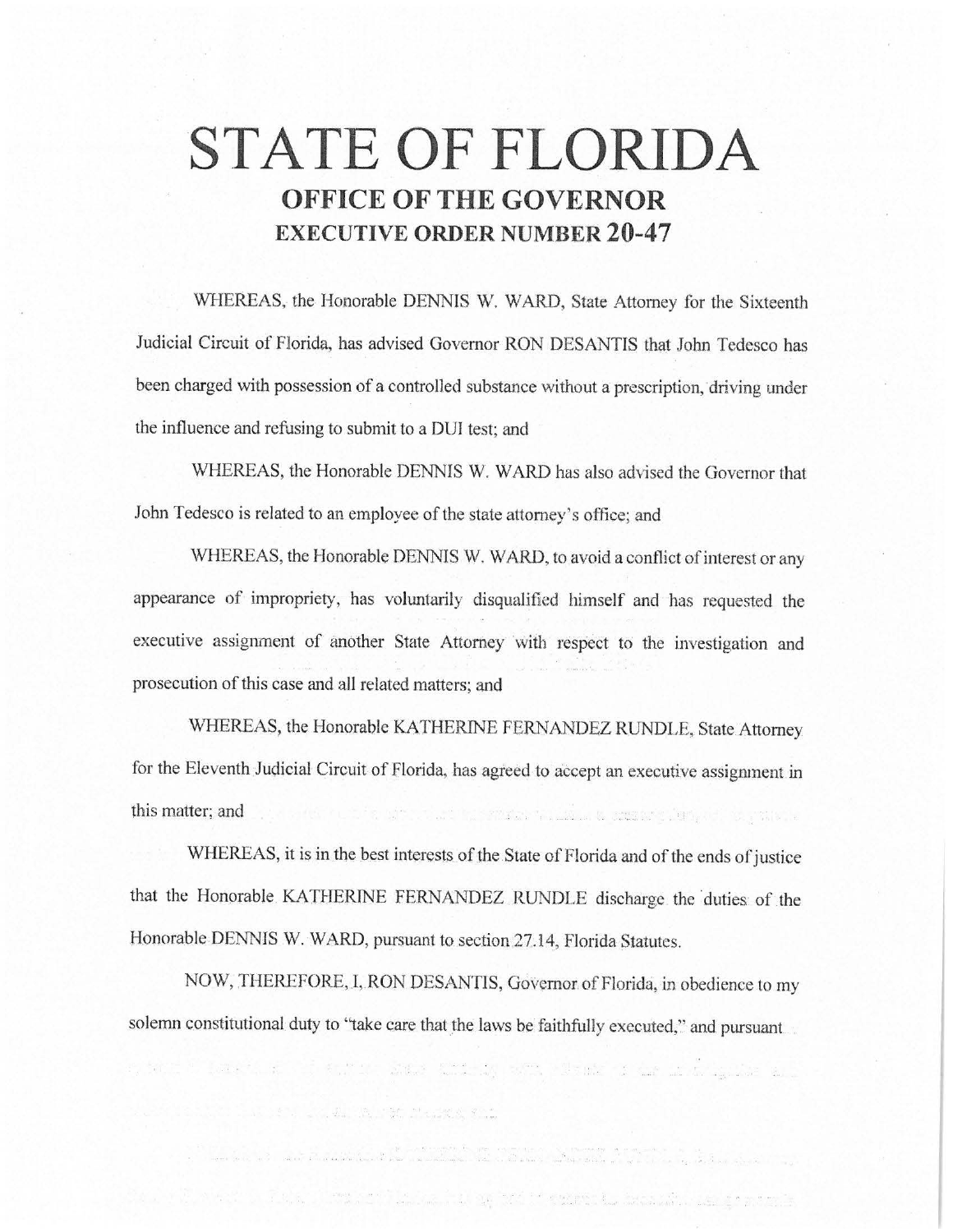to the Constitution and laws of the State of Florida, issue the following Executive Order, effective immediately:

The U.S. Companies of the Company Professor and the Company

#### Section I.

The Honorable KATHERINE FERNANDEZ RUNDLE, State Attorney for the Eleventh Judicial Circuit of Florida, referred to as the \_"Assigned State Attorney," is assigned to discharge the duties of the Honorable DENNIS W. WARD, State Attorney for the Sixteenth Judicial Circuit of Florida, as they relate to the investigation, prosecution, and all matters related to John Tedesco.

## Section 2.

The Assigned State Attorney or one or more Assistant State Attorneys and Investigators, who have been designated by the Assigned State Attorney, shall proceed immediately to the Sixteenth Judicial Circuit of Florida, and are vested with the authority to perform the duties prescribed herein.

#### Section 3.

 $\blacksquare$  All residents of the Sixteenth Judicial Circuit are requested, and all public officials are directed, to cooperate and render whatever assistance is necessary to the Assigned State Attorney, so that justice may be served.

## Section 4.

The period of this Executive Assignment shall be for one (1) year, to and including February 24, 2021 . .

ng katika ng mga mga kalawigan ng mga kalawigan.

- I then the study in the wind was made to the state of the